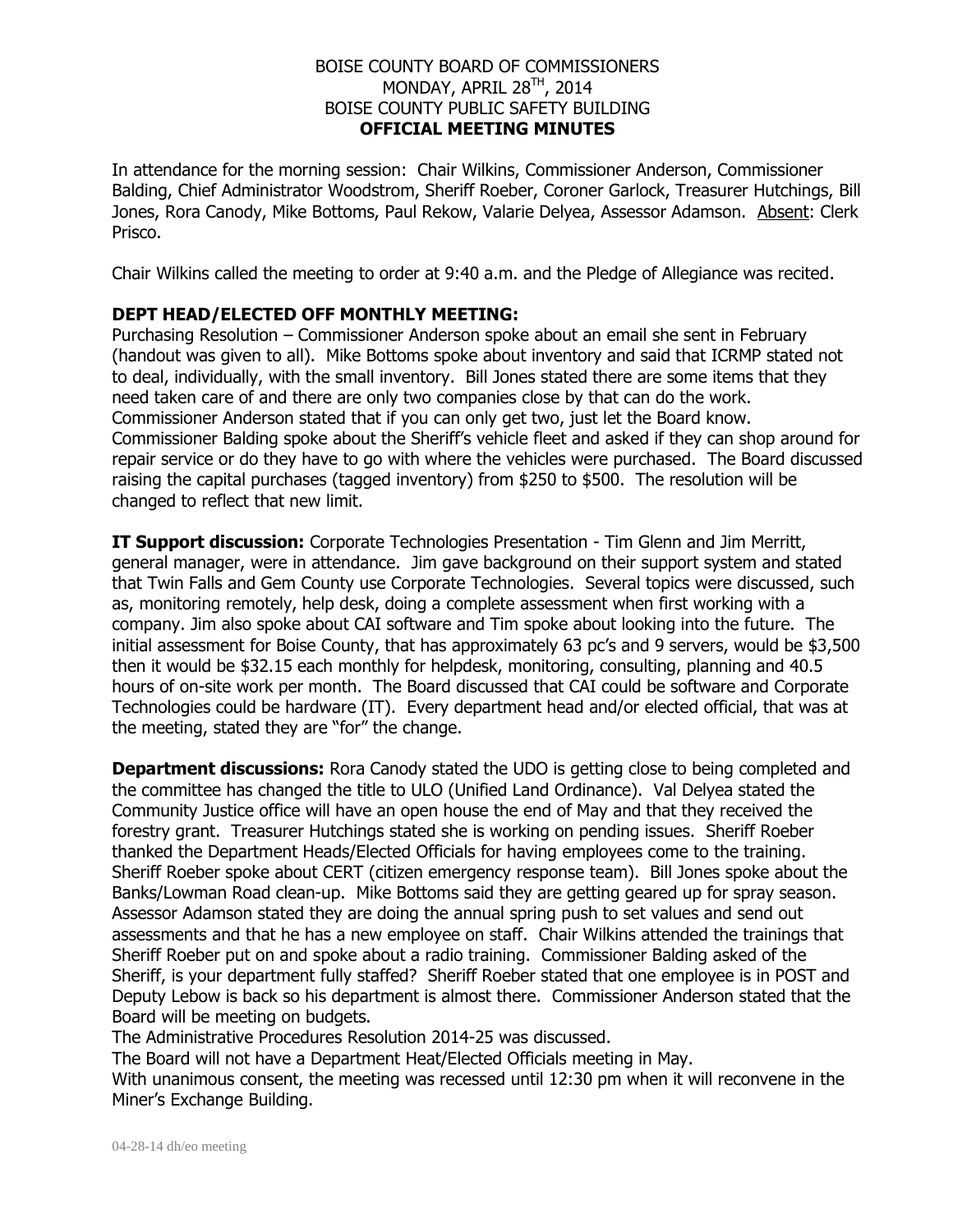The Board reconvened at the Miner's Exchange Building, Commissioner's Chambers, 420 Main St., Idaho City.

In attendance: Chair Wilkins, Commissioner Anderson, Commissioner Balding and Clerk Prisco.

Chair Wilkins called the meeting back to order at 12:32 pm. Chair Wilkins stated the amendments to the agenda that are required. Chair Wilkins MOTIONED to amend the agenda for 2:00 p.m. in order to sign the Closing Statement for the property located at 355 Rimview, as the funds cannot be released until the closing is finalized (good faith reason for amendment). Commissioner Balding SECONDED. Roll call vote: Chair Wilkins – aye; Commissioner Balding – aye; Commissioner Anderson – aye; motion passed unanimously.

Chair Wilkins MOTIONED to do their employee evaluation discussion and it is agendized for 12:30 pm as an executive session due to it being a personnel issue under Idaho Code 67-2345(1)(b). Commissioner Anderson SECONDED. Roll call vote: Chair Wilkins – aye; Commissioner Balding – aye; Commissioner Anderson – aye; motion passed unanimously.

## **AMENDMENT - EMPLOYEE EVALUATION DISCUSSION: Executive session I.C. 67- 2345(1)(b) personnel**

Chair Wilkins MOTIONED to go into executive session under Idaho Code 67-2345(1)(b), personnel, to complete employee evaluations. Commissioner Balding SECONDED. Roll call vote: Chair Wilkins – aye; Commissioner Balding – aye; Commissioner Anderson – aye; motion passed unanimously. Coming out of executive session, Chair Wilkins stated that no decisions were made but that all employees signed their evaluations, with the exception of one employee who is not available this week.

**AMENDMENT – CLOSING STATEMENT FOR 355 RIMVIEW**: Realtor Jacque Moore presented a closing statement to the Board, reflecting the purchase price of \$10,000 and amounts deducted from the sales price. Chair Wilkins thanked Ms. Moore and stated that the net proceeds are \$9,400. Chair Wilkins MOTIONED to sign the sellers' settlement statement for the property located at 355 Rimview Drive, in the amount of \$10,000, with \$600 being held back to go to ERA Westwind. Commissioner Balding SECONDED. All ayes, motion passed Chair Wilkins MOTIONED that all three Commissioners sign the sellers' settlement statement. Commissioner Anderson SECONDED. All ayes, motion passed.

## **PERSONNEL POLICY** (final edits):

Commissioner Anderson MOTIONED that all full-time regular and permanent, part-time, nonexempt employees, who are required to work on an official County holiday, will be compensated at the rate of  $1\frac{1}{2}$  times the employees regular rate of pay for the hours worked; first sentence, second paragraph #4, Holidays. Commissioner Balding SECONDED. Roll call vote: Chair Wilkins nay; Commissioner Anderson – aye; Commissioner Balding – aye, motion passed.

Chair Wilkins MOTIONED for the following verbiage; these required holiday hours worked will NOT be credited against the employees accrual of overtime hours during their respective FSLA work period. Commissioner Balding SECONDED. All ayes, motion passed.

Chair Wilkins MOTIONED that the changes to the personnel policy that were discussed today and motioned upon be included in the Personnel Policy changes so that the Board may review one final time. Commissioner Anderson SECONDED. Chair Wilkins rescinded her motion.

With unanimous consent, a brief recess.

Commissioner Anderson made a MOTION to change all non-exempt to all full-time regular employees and all part-time nonexempt employees. Chair Wilkins SECONDED. All ayes, motion passed.